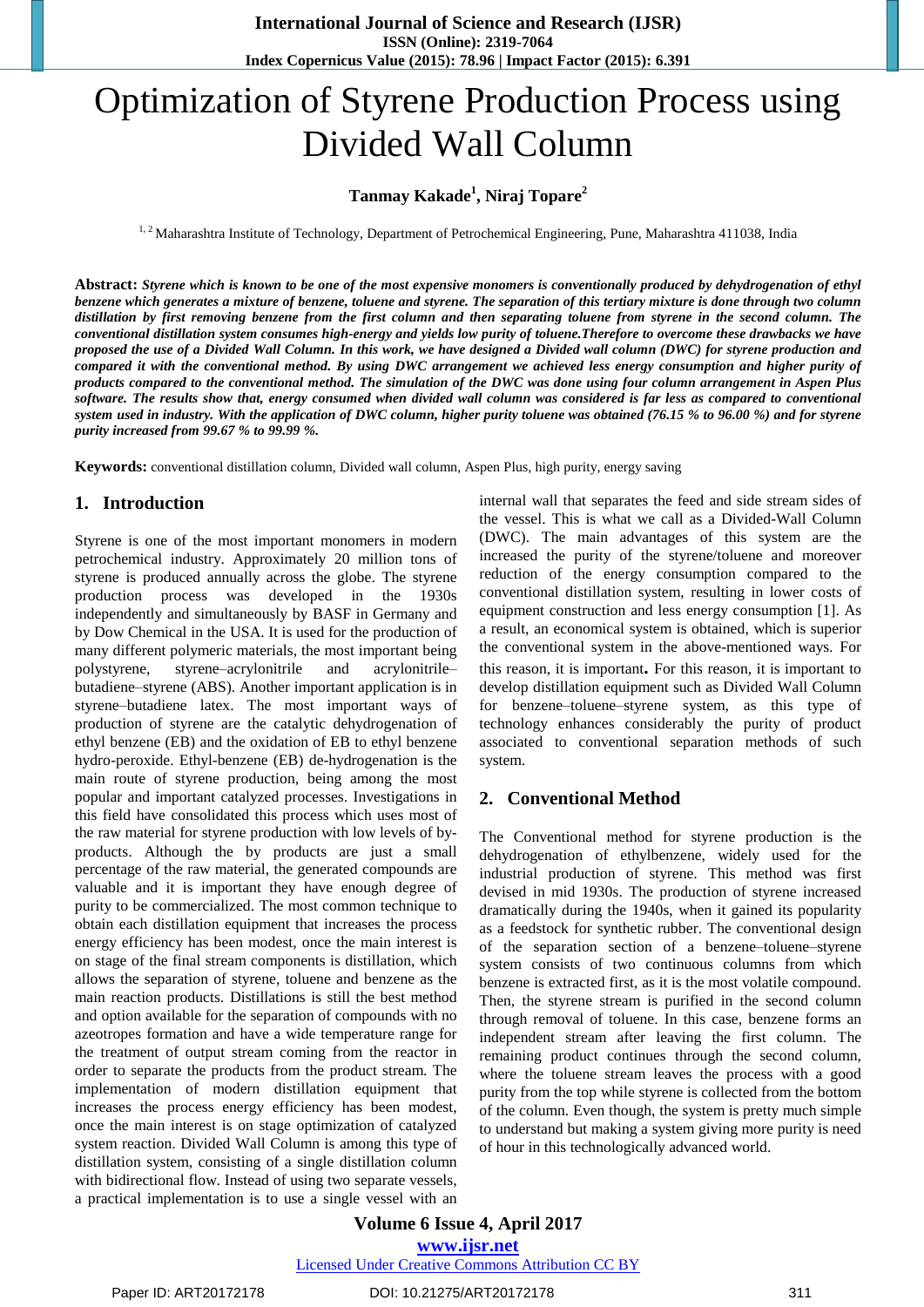

**Figure 1:** Conventional distillation system for styrene production

The stream from a reactor used in styrene production is analysed in order to compare the energy economy produced with the implementation of a Divided Wall Column and a conventional system. The conventional ethyl benzene dehydrogenation process is the most used production process of styrene in industrial scale. The stream composition is 85% styrene, 10% benzene and 5% toluene on mass basis, with a total mole flow rate of 9667 kgmole/h [2]. This stream was evaluated by the Aspen Hysys software; a professional simulation program for chemical processes. The Aspen Hysys software simulated the conventional separation system to determine components with adequate purity for commercialization. From the separation process model the number of stages used for separation as well as the energy consumption of the system was obtained. This way, 24 stages were required by the distillation column for benzene separation, while, for toluene and styrene removal, 40 stages were required. The total energy used in the conventional process was 2199.49 kW, which compares well with the results reported by other authors for the same separation process.

# **3. Divided Wall Column**

In the case of a divided wall column, instead of two columns (as seen conventionally), there is only one column divided into two parts. The first part of the column is the prefractionator, which helps in separating the stream into two parts, for example containing Benzene with Toluene, and the other Styrene with Toluene. These two streams are led into the main distillation, wherein they are purified, separated and extracted. The partition wall in the middle section of the column separates the main column from the side column [3]. These columns being thermally coupled, the multicomponent feed enters the main column, where a cut between high and low boiling components takes place. This ensures that, taking the example mentioned above, neither low boiling components of Benzene can pass to the bottom part of the side column, nor high boiling components of Styrene can pass through the upper part of the side column, ensuring no contamination of middle boiling fraction of Toluene. This method is a cost, and energy efficient alternative to the conventional two column system, due to having one column and one re-boiler and one condenser less [4].From modelling the divided wall column (DWC) system to obtain the products at the same conditions, as those obtained from conventional systems, we obtain higher purity levels of Toluene and Styrene, which is one of the main advantages of the DWC. This way the DWC required energy of 1927.09KW which is around 14.5% less than the conventional system.

#### **4. Simulation Model**

The simulation of DWC was done using aspen plus software. The Radfrac column available in the component library of aspen plus was used. The steady state simulation of aspen plus was done using Four 'fictious' columns: 'two absorbers', 'rectifier', 'stripper' were used to represent the DWC column. In reality there is only one column, but in aspen plus four columns represent the single DWC column [5]. In this simulation stream "feed" is fed into the reactor. Benzene, Toluene and Styrene are represented by streams "Benzene", 'Toluene 'and 'Styrene' respectively.



**Figure 2:** Divided Wall Column for Styrene Production simulated in Aspen plus.

A liquid splitter and vapor splitter are present represented by "B5"and "B6" respectively. Pressure is maintained constant through the simulation [6]. The variables to be initialized for simulation were: number of trays in the column, feed stage, vapor/liquid split ratio. Before exporting the file in aspen dynamics a number of important changes were to be made for the dynamic simulation of the model.

## **5. Mathematical Model**

The mathematical model for the simulation of conventional method and divided wall column was done using mathematical iterative methods. Two iterative methods were used. Firstly the Fenske Underwood Gilliland equation method was used followed by a rigorous method. The algorithm for the Fenske Underwood method is shown in the Figure 3 [7]. The minimum numbers of trays were calculated using the Fenske equation. The dew point and the bubble point temperature were calculated by assuming equilibrium between the liquid and vapour at each tray. To finally design the column it is necessary to calculate the pressure, temperature, composition, stream flows and rates of heat and

**Volume 6 Issue 4, April 2017 www.ijsr.net** Licensed Under Creative Commons Attribution CC BY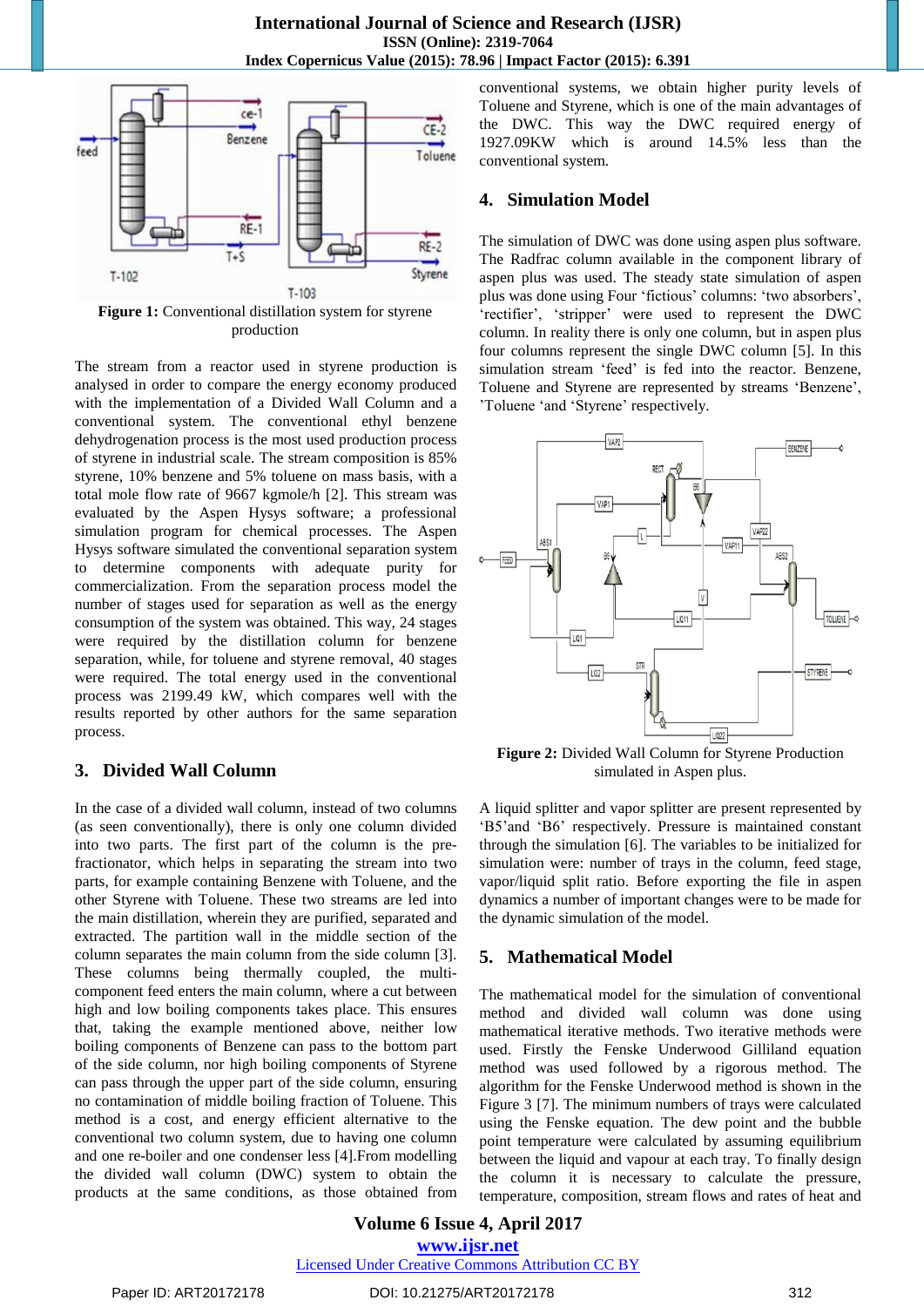mass transfer in each tray through energy and mass balances. These balances require us to solve a lot many equations to calculate the minimum number of trays required by the distillation process. The columns in the aspen plus software are simulated till the required results are obtained which are in comparison with the results obtained from the Fenske Underwood Gilliland equation.



**Figure 3:** Algorithm of the Fenske Underwood Gilliland Equation

## **6. Data Analysis**

Based on the simulation performed, the divided wall column system is analysed and compared with the conventional distillation system. The system structure is presented by the four graphs (Fig.4, Fig.5, Fig6, Fig.7, Fig.8).

- 1)In Figure 4, graph (Purity vs reflux ratio) we compare the purity of each product against the variation of reflux ratio. As seen from the graph(Fig.3) we observe that as the reflux ratio increases the purity of all 3 components decreases . We get higher purity of all components when simulated at reflux ratio equals to 1.97.
- 2)In Figure 5, graph (Purity vs Distillate rate) compares the purity of each product against the variation of distillate rate. From the graph, we observe that purity of benzene, toluene and styrene is maximum for distillate rate equals to 739.9 kgmol/h. Generally as we decrease the distillate rate, the purity of styrene remains unchanged but the purity of benzene and toluene increases considerably.
- 3) In the Figure 6, graph(Mole fraction vs Stage number) in the rectifier section as the Stage number increases the mole fraction of styrene remains constant (approximately zero), toluene increases gradually up to stage 11, increases exponentially upto stage 21 and then becomes gradual till stage 24 and that of benzene decreases up to stage 13,then decreases exponentially up to stage 21 and then remains constant. General observation is the Stage number does not have not much effect on the mole fractions of Benzene and

toluene.

- 4)In the Figure7, graph (Mole fraction vs Stage number) in the stripper section as the Stage number increases the mole fraction of styrene gradually increases till stage 46, that of toluene gradually decreases and that of benzene remains approximately zero.
- 5)In the Figure 8, graph (Mole fraction vs Stage number) in the section from which toluene is collected (ABS 2) as the Stage number increases the mole fraction of toluene decreases (96%-93%) till stage 24, that of styrene gradually increases (0.1%-70%) and that of benzene (approx. 0) remains approximately constant.



**Figure 4**: Purity vs Reflux Ratio



11 13 15 17 19 21 23 25  $3<sub>5</sub>$  $\overline{7}$  $\overline{9}$ Stage

**Figure 6:** mole fraction vs Stage number in rectifier block (Aspen Plus)

**Volume 6 Issue 4, April 2017 www.ijsr.net**

Licensed Under Creative Commons Attribution CC BY

 $\mathbf{0}$ .  $0.0$